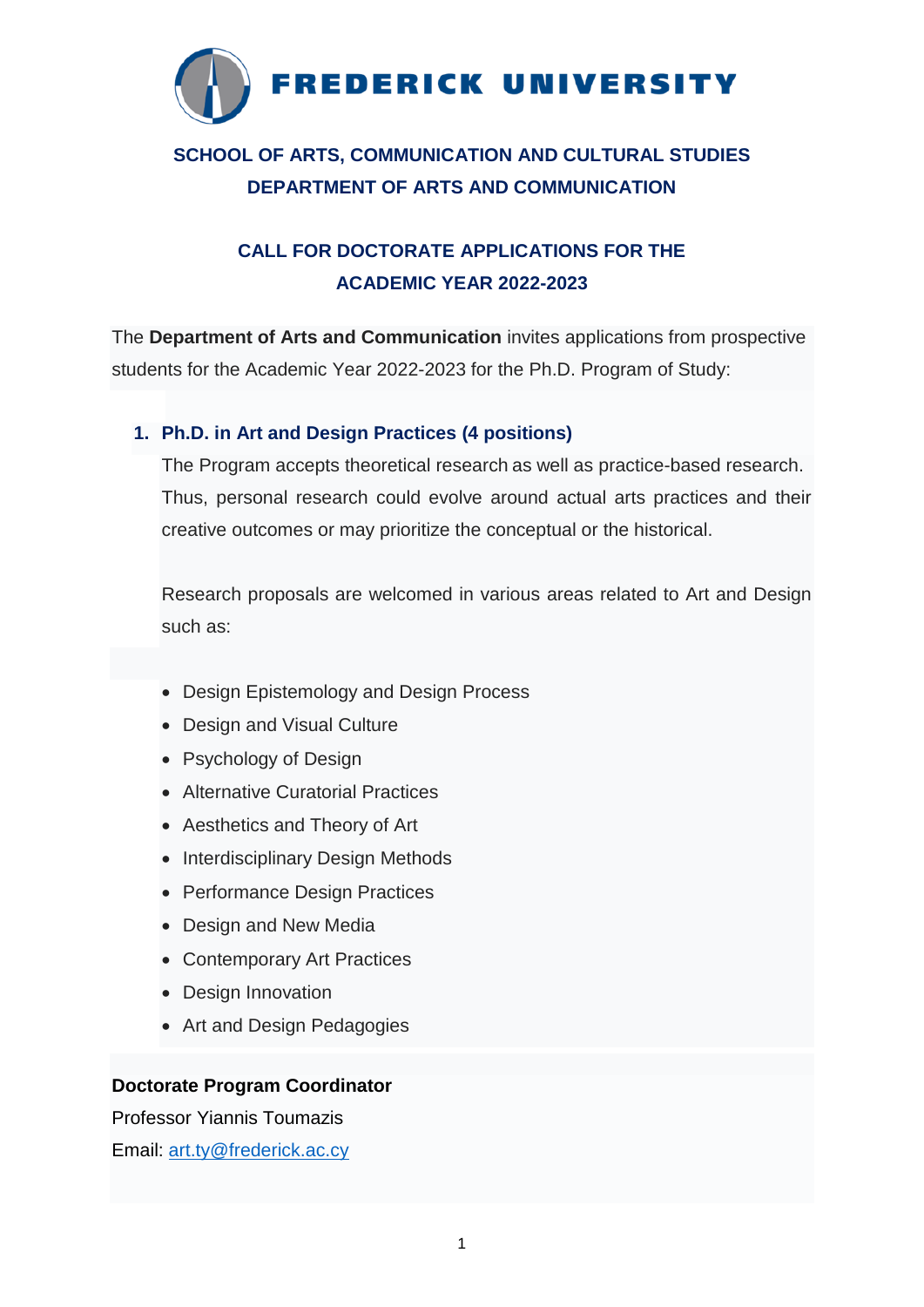### **Deadline for submission of applications:** September 16<sup>th</sup>, 2022

### **Admission Criteria**

Eligible applicants must hold a relevant Master's degree. The PhD Program is based on the European Credit Transfer and Accumulation System (ECTS). The award of the PhD degree requires the completion of 180 ECTS. Very good knowledge of English is required of all candidates.

For more information visit the University's Web site [\(HERE\)](http://www.frederick.ac.cy/doctoral/index.php?option=com_content&view=article&id=5&Itemid=107).

### **Application submission**

All applicants must submit an application in due time, which must include:

- **Application Form, available online (**[HERE](http://www.frederick.ac.cy/fu_documents/application_form.pdf)**)**
- **Statement of Research Interests**
- **Copy of the degrees and transcripts**
- **A Curriculum Vitae indicating the student's education, academic and research experience, any publications, awards, etc.**
- **A Digital Portfolio<sup>i</sup>**
- **Two letters of recommendation from academic or professional advisors**

## **Candidates who meet all the admission criteria will be invited to interview.**

#### **Tuition Fees**

Tuition fees and program specific scholarships are published on the Frederick University website [\(HERE\)](http://www.frederick.ac.cy/admissions/tuition-fees-and-expenses). Further special tuition waiver leading up to 90% tuition funding is also available.

## **Information**

For more information, please contact:

- a. Frederick University Admissions Office in Nicosia tel. +357 22394394, and Limassol tel. + 357 25730975
- b. E-mail address: [admissions@frederick.ac.cy](mailto:admissions@frederick.ac.cy)